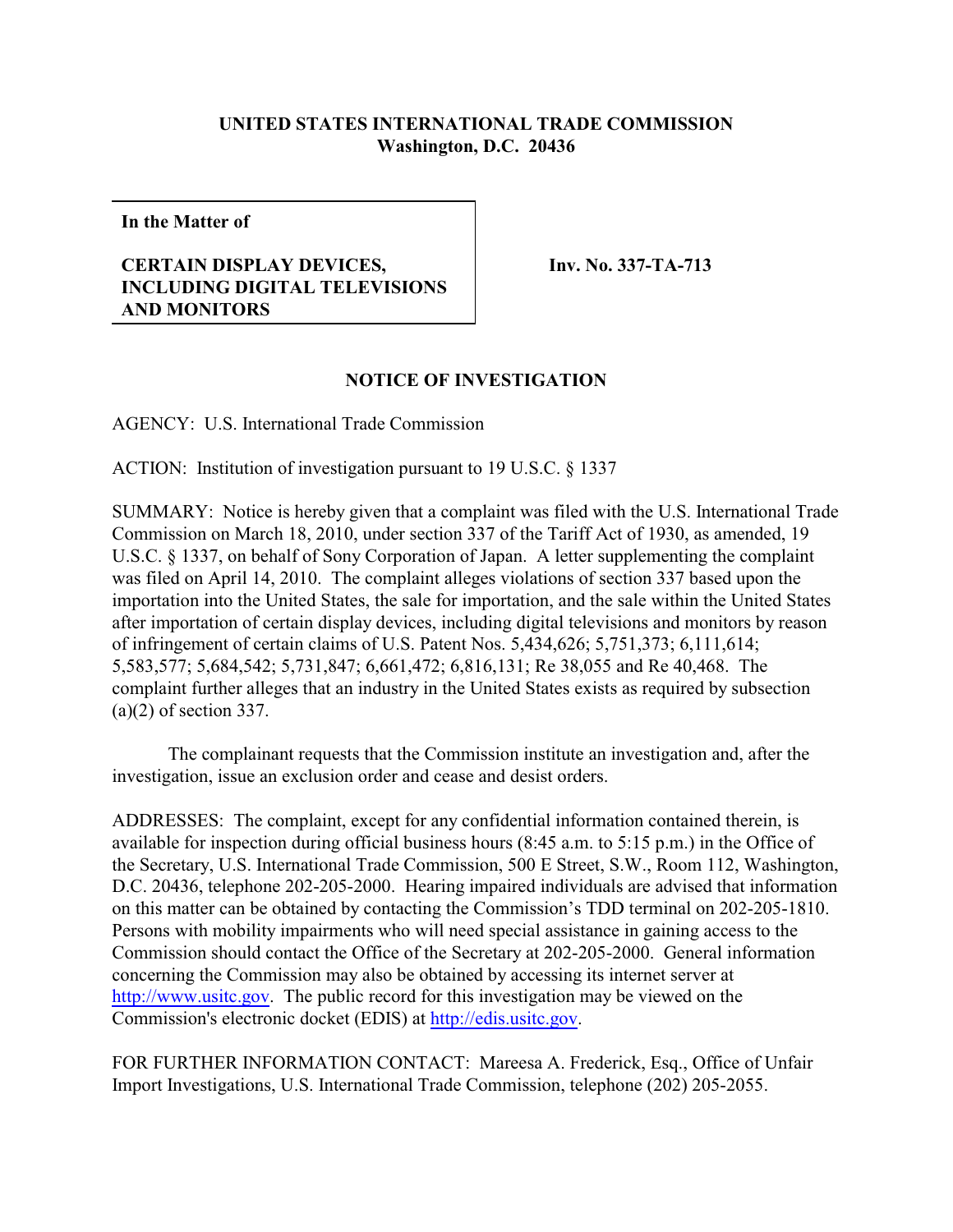AUTHORITY: The authority for institution of this investigation is contained in section 337 of the Tariff Act of 1930, as amended, and in section 210.10 of the Commission's Rules of Practice and Procedure, 19 C.F.R. § 210.10 (2010).

SCOPE OF INVESTIGATION: Having considered the complaint, the U.S. International Trade Commission, on April 14, 2010, ORDERED THAT –

(1) Pursuant to subsection (b) of section 337 of the Tariff Act of 1930, as amended, an investigation be instituted to determine whether there is a violation of subsection (a)(1)(B) of section 337 in the importation into the United States, the sale for importation, or the sale within the United States after importation of certain display devices, including digital televisions or monitors that infringe one or more of claims 41, 44, 45, 61, and 64 of U.S. Patent No. Re 38,055; claims 41-44 of U.S. Patent No. Re 40,468; claims 13, 15, 19, and 20 of U.S. Patent No. 5,583,577; claims 6 and 8 of U.S. Patent No. 5,684,542; claims 11, 12, 16, 27, 33-35, and 39-41 of U.S. Patent No. 5,731,847; claims 1-4, 8, and 11-15 of U.S. Patent No. 6,661,472; claims 1, 4, 20-22, 29, 30, 32, and 33 of U.S. Patent No. 5,434,626; claims 1 and 5 of U.S. Patent No. 5,751,373; claims 1-4 of U.S. Patent No. 6,111,614; and claims 9, 12, 17, 19, 25, 26, 28, and 35 of U.S. Patent No. 6,816,131, and whether an industry in the United States exists as required by subsection (a)(2) of section 337;

(2) For the purpose of the investigation so instituted, the following are hereby named as parties upon which this notice of investigation shall be served:

(a) The complainant is:

Sony Corporation 1-7-1, Konan, Minato-ku Tokyo, Japan

(b) The respondents are the following entities alleged to be in violation of section 337, and are the parties upon which the complaint is to be served:

> TPV Technology Limited Suite 1023,  $10<sup>th</sup>$  Floor, Ocean Centre Harbour City, 5 Canton Road Tsim Sha Tsui, Kowloon Hong Kong

Top Victory Electronics (Taiwan) Co., Ltd. 10F, No. 230, Liancheng Road Zhounghe City, Taipei County Taiwan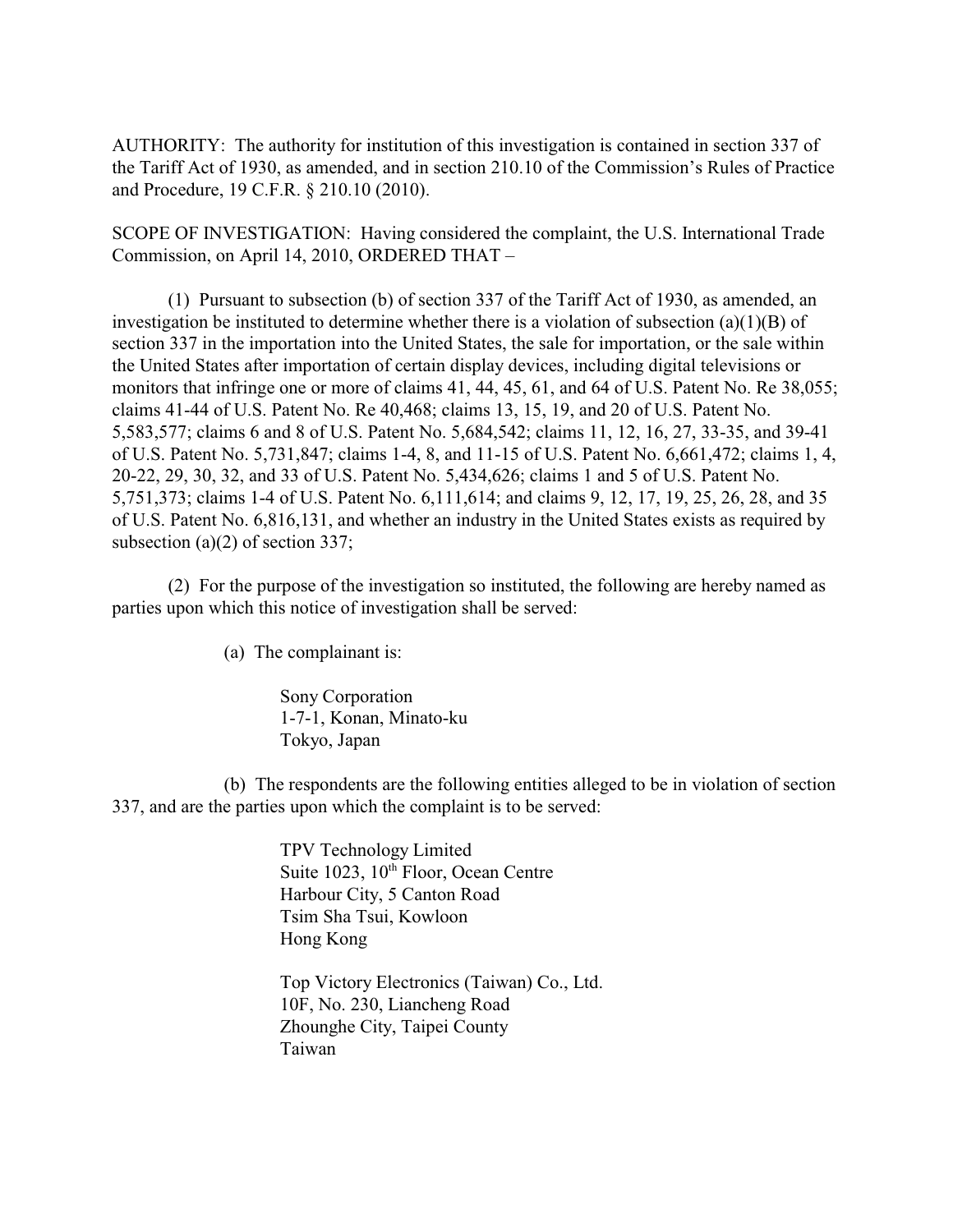TPV International (USA), Inc. 3737 Executive Center Drive, Suite 261 Austin, Texas 78731

Envision Peripherals, Inc. 47490 Seabridge Drive Fremont, California 94538

Top Victory Investments Ltd. Suite  $1023$ ,  $10<sup>th</sup>$  Floor, Ocean Centre Harbour City, Tsim Sha Tsui Kowloon, Hong Kong

TPV Electronics (Fujian) Co., Ltd. Yuan Hong Road, Shang-zheng Fuqing City,Fujian Province China

TPV Display Technology (Wuhan) Co., Ltd. Unique No. 11 of Zhuankou Development District of Economic Technological Development Zone Wuhan City, China

TPV Technology (Beijing) Co., Ltd. No. 10, Jiuxianqiao Road, Chaoyang District Beijing, China 100016

Chimei Innolux Corporation No. 160 Kesyue Road, Jhunan Science Park Miaoli County 350 Taiwan

Innolux Corporation 2525 Brockton Drive, Suite 300 Austin, Texas 78758

ViewSonic Corporation 381 Brea Canyon Road Walnut, California 91789